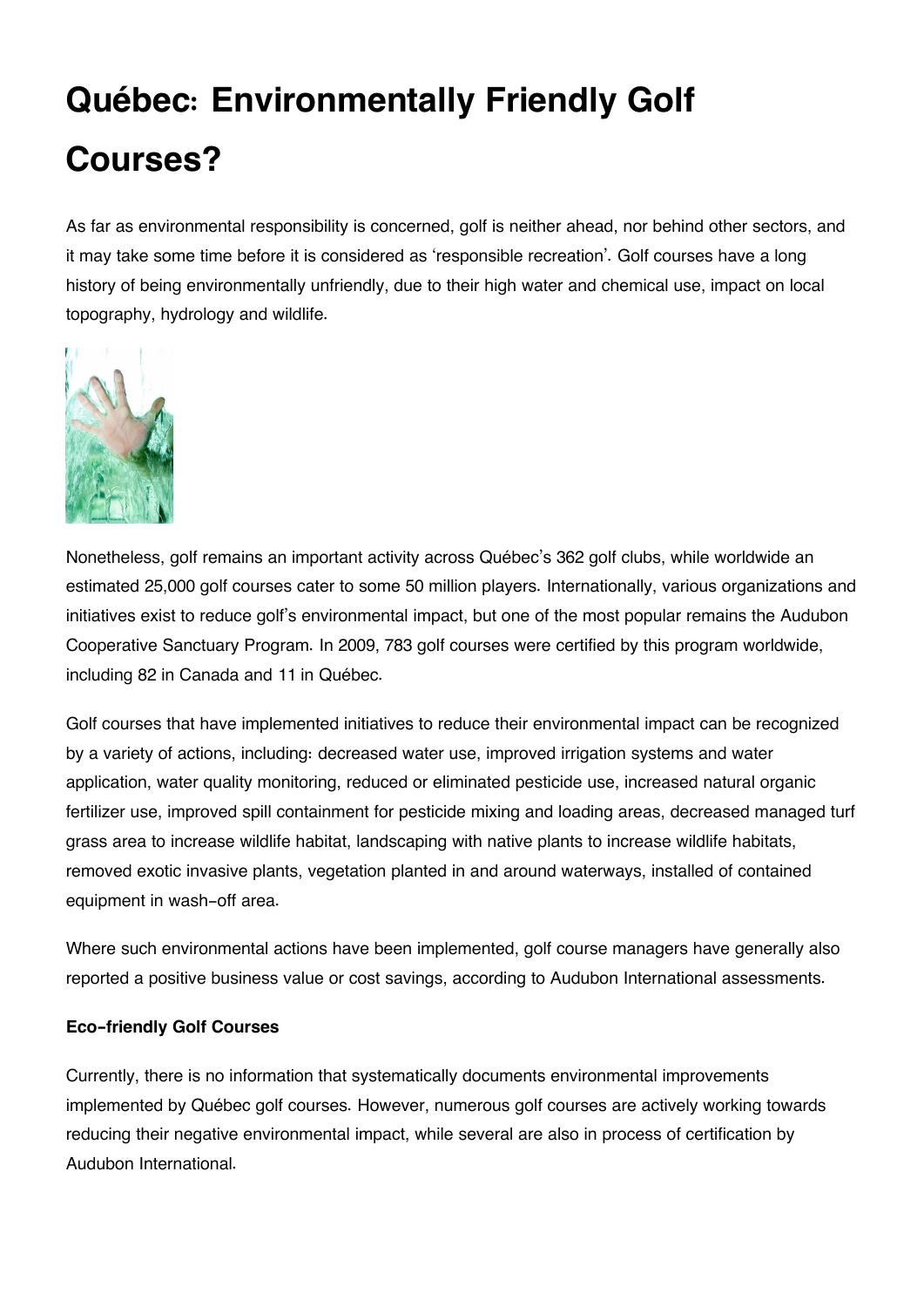

The most prevalent positive environmental action presently in Québec remains the reduction of pesticide use, owing to legislation implemented back in 2003 by the Provincial Government. According to baseline assessments for the period 2003-2005, Québec's golf sector used 39,382 kg of active ingredients per year (according to sales figures) and 75.9%, or 29,885 kg, in the form of fungicides. In comparison with total pesticide use in the Province, pesticide use by golf represented about 1.1% of the total. The continuous reductions in pesticide use remains important to maintain watershed ecosystem health, but especially since their application by golf courses in Québec occurs almost entirely on permeable soils.

Since 2003, the Québec Pesticides Management Code and its associated regulations require all Québec golf courses to submit a pesticide reduction plan prepared by a certified agronomist to the Ministère du Développement Durable, de l'Environnement et des Parcs every three years.

For the period 2006-2009, the objective was to achieve average reductions of 12.9% in the use of fungicides, 9.4% in herbicides, 8.2% in insecticides, 7.4% in rodenticides and 2.8% in growth regulators. The results are currently being analyzed and the objectives for the next three years will be revised.

Though golf courses in Québec have taken numerous other actions to improve their environmental management, the overall impact of these is not documented, with the exception of the Laurentides, where water use is monitored by public sector organizations. A few golf courses have also installed industrial equipment to filter, treat and reuse wastewater. However, such initiatives are limited to only a few places, since they cost up to CAD 200,000.

Elsewhere, golf courses have exchanged their carts for electric versions, implemented recycling programs, and use recyclable or biodegradable balls and tees. Increasingly, some golf courses supply their restaurants with local and regional foods, as in the case of the Rawdon Golf Club, which also received Le Phénix de l'Environnement Award in 2009 for having implemented a variety of initiatives to improve its environmental management.

While there aren't clearly any 100% eco-friendly golf courses, work is under way to improve management at some places. There is currently a move in Québec to implement a variety of voluntary initiatives. For example, the Association des Terrains de Golf du Québec is drafting a sustainable development policy and green program, which will address comprehensive environmental management requirements covering a range of issues, including waste and water management (composting, recycling), hazardous substance use, vegetation around waterways and others. A number of other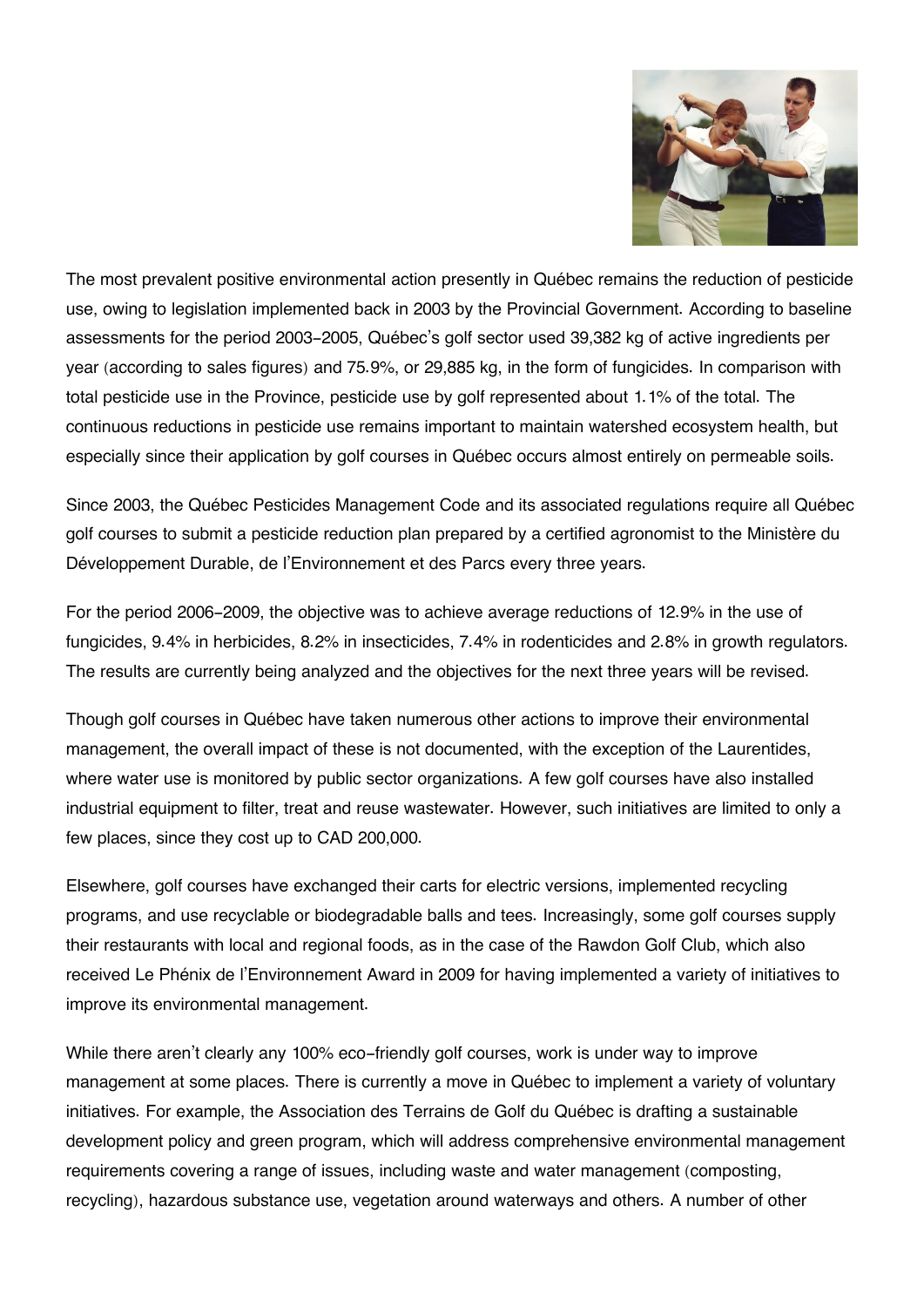organizations, such as the Coalition for Responsible Golf, are also working to help golf courses improve their environmental management practices in Québec.



## **What about Green Golfers?**

Few studies have assessed golfers' attitudes towards the environment, and none have been reported from Québec. However, in 2008, Golf Digest published a survey that illustrated how perceptions of 650 avid golfers compared with the general American population regarding golf and its relationship with the environment.

According to this study, golfers were typically male, affluent and older than the general population surveyed and some similarities and differences were noted amongst the two groups concerning environmental attitudes. For example, both groups appeared environmentally conscious and participated in activities like recycling and agreed that government regulation is a necessary approach for addressing environmental issues.

However, while golfers also appeared to support the idea that golf is an environmentally friendly/compatible sport, they were less likely than the general population to participate in initiatives such as carpooling.

The findings suggest that fewer golfers believe the game's water and pesticide use has a negative impact on the environment than the general population. The Golf Digest study also suggests that, while golfers agree with the need to improve the environmental management of golf courses, such improvement does not necessarily represent a big plus for increased participation in the game.

Some golf courses are also focusing on player education to raise environmental awareness and several try to get players involved by having them volunteer to carry out restoration and environmental works, while others encourage the provision of financial support towards environment initiatives.

Golf clearly has the potential to be more environmentally responsible and the numerous initiatives in place by some golf courses currently leave no room for inaction by the great majority.